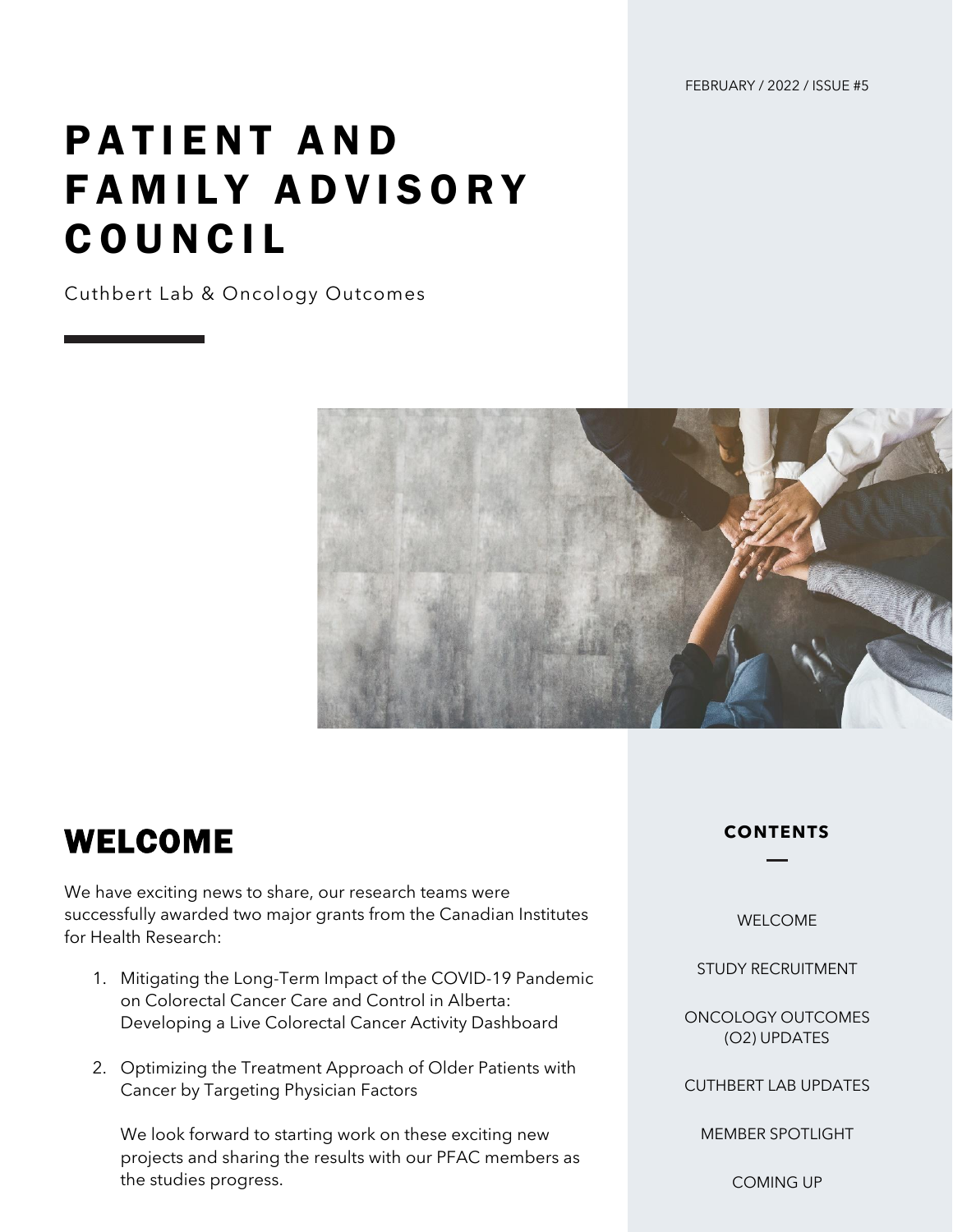## Study Recruitment

Ongoing Recruitment

We are actively recruiting patients and caregivers for several studies right now, including:

- Healthcare Provider and Patient Views on Prescribing Opioids for Cancer Patients
- Patients Perspectives of Value Frameworks Used to Guide Oncology Treatment Decisions

If you think the studies might be relevant to your contacts, please feel free to share the website links.

Details of each study can be found at: <https://www.cuthbertlab.com/news>



## O2 Updates

Real world evidence in RAS/BRAF wild-type leftsided tumors



Colorectal cancer has significant heterogeneity with the presence of specific markers that can predict treatment response or prognosis for survival.

BRAF, being one of the newer markers, lacks real-world evidence related to how BRAF mutations are managed in routine clinical practice as compared with patients without the mutation. With emerging data suggesting that BRAF mutant patients experience a particularly worse prognosis, and with the advent of new drugs that target this marker, it is pertinent that current treatment trends and outcomes in this subpopulation be characterized to better contextualize the optimal place of novel therapies and its potential impact on patients.

We will analyze real world Canadian data on the patterns of treatment and overall survival in metastatic colorectal cancer with respect to BRAF mutation.

### Cuthbert Lab Updates

General Program Updates

Our team is growing! We have recently hired a new research assistant who will be leading the patient interviews for our opioid study. We also setup an award for a summer student who will be working with us to develop a new grant proposal and help develop and refine our social media strategies. Applications are open to all University of Calgary students enrolled in a health-related discipline, click [here](https://www.cuthbertlab.com/careers) more info.

We continue to actively recruit for several studies, please see our website for more details:<https://www.cuthbertlab.com/news>